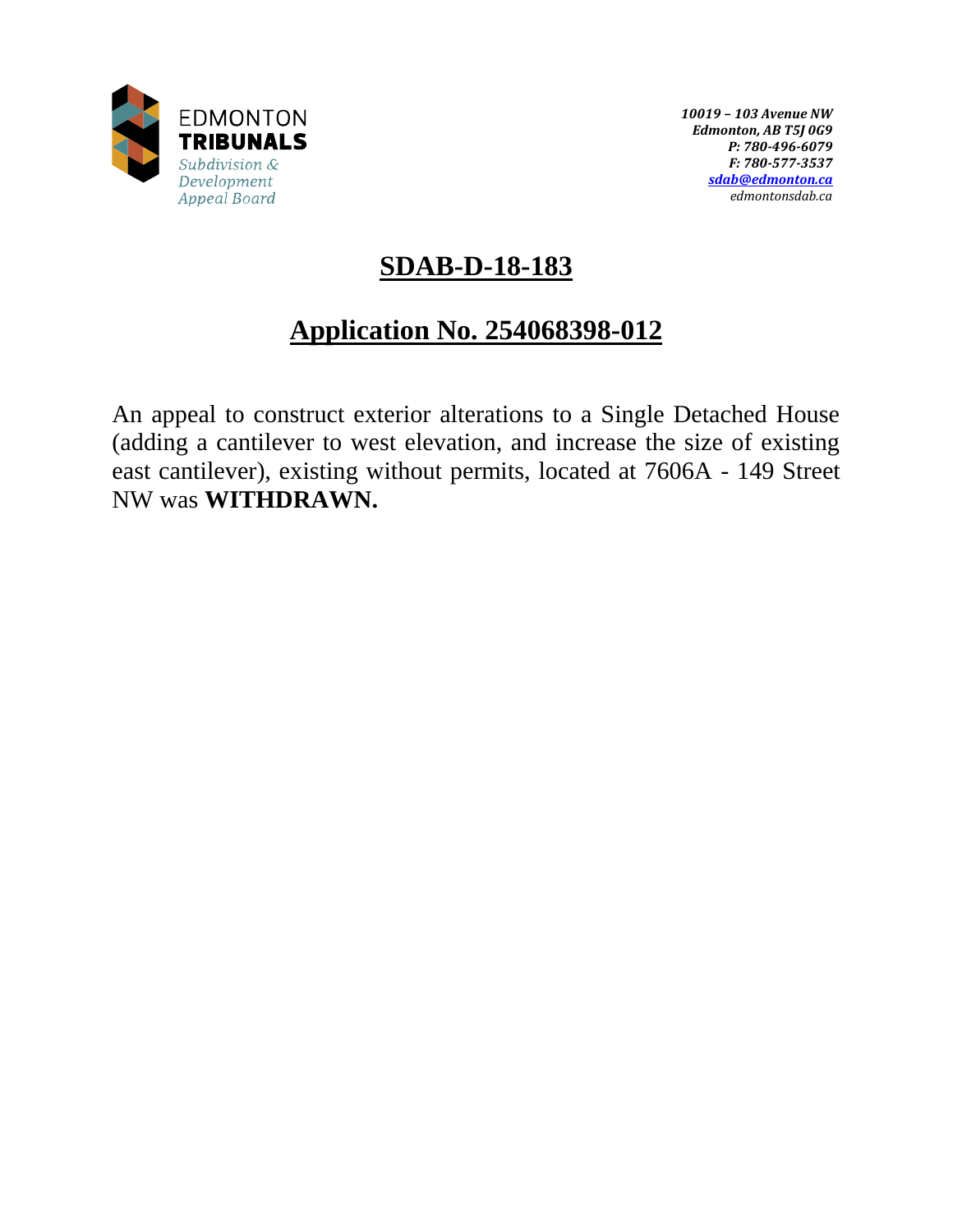

*10019 – 103 Avenue NW Edmonton, AB T5J 0G9 P: 780-496-6079 F: 780-577-3537 [sdab@edmonton.ca](mailto:sdab@edmonton.ca) edmontonsdab.ca*

# **SDAB-D-18-174**

# **Application No. 260998990-001**

An appeal to construct a Single Detached House with rear attached Garage, Basement development (NOT to be used as an additional Dwelling), covered rear deck (3.66m x 4.88m), fireplace, veranda (7.32m x 2.0m/ 3.81m), located at 9831 - 143 STREET NW was **TABLED TO DECEMBER 11, 12, 2018 or JANUARY 3, 2019.**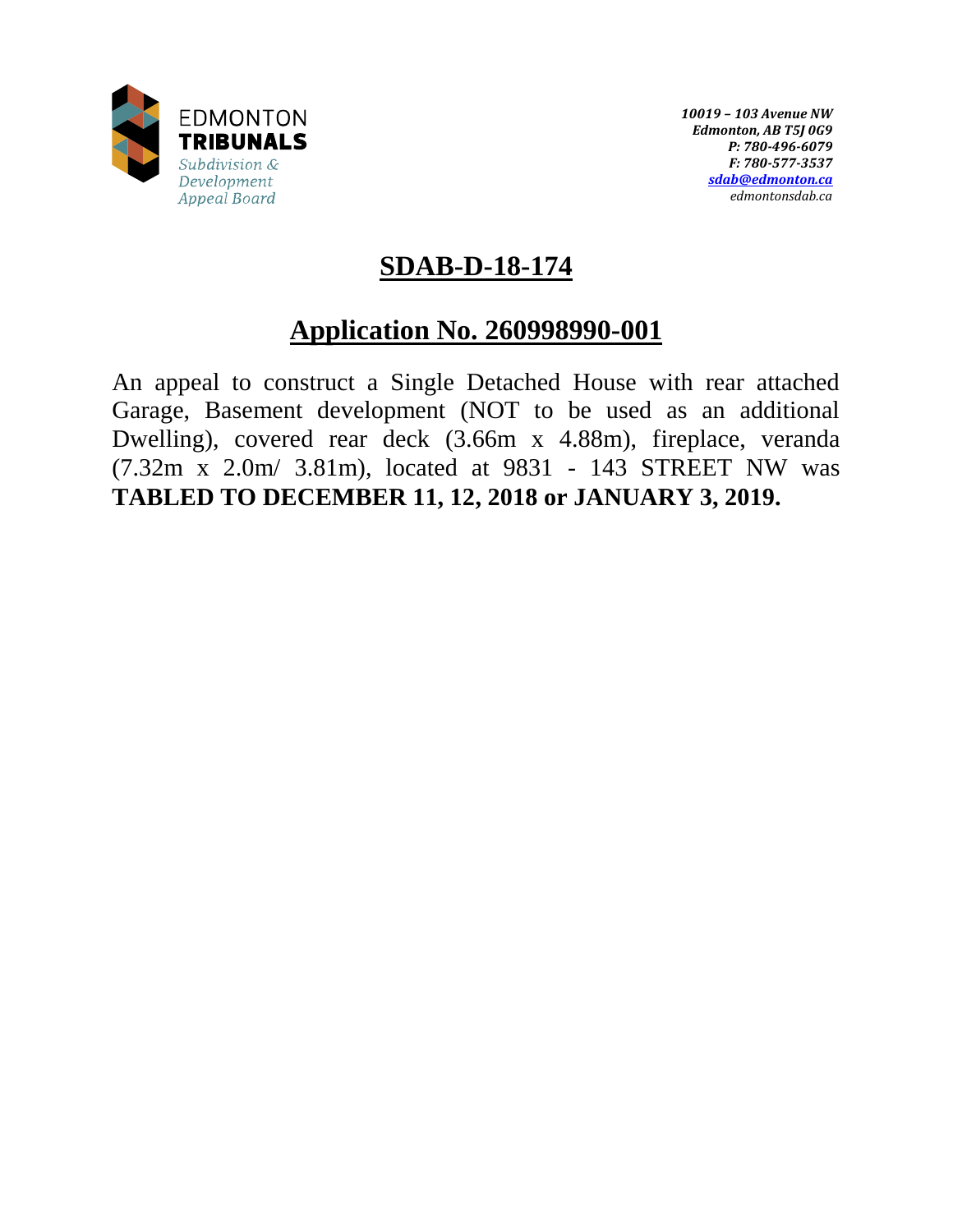

Date: December 5, 2018 Project Number: 280399154-001 File Number: SDAB-D-18-182

### **Notice of Decision**

[1] The Subdivision and Development Appeal Board (the "Board") at a hearing on November 1, 2018, made and passed the following motion:

> "That SDAB-D-18-182 TABLED to November 21 or 22, 2018 at the written request of the Respondent and with verbal agreement from the Appellant."

[2] On November 22, 2018, the Board made and passed the following motion:

"That SDAB-D-18-182 be raised from the table."

[3] On November 22, 2018, the Board heard an appeal that was filed on October 5, 2018. The appeal concerned the decision of the Development Authority, issued on October 1, 2018, to approve the following development:

### **Operate a Major Home Based Business (Personal Service Shop jewellery and custom dresses, maximum 1 client per day), expires October 1, 2023**

- [4] The subject property is on Plan 9122906 Blk 16 Lot 12, located at 527 Jellett Way NW, within the RF1 Single Detached Residential Zone. The Burnewood Neighbourhood Area Structure Plan applies to the subject property.
- [5] The following documents were received prior to the hearing and form part of the record:
	- Copy of the Development Permit application with attachments, proposed plans, and the approved Development Permit;
	- The Development Officer's written submissions;
	- The Appellant's written submissions;
	- The Respondent's written submissions; and
	- Online responses.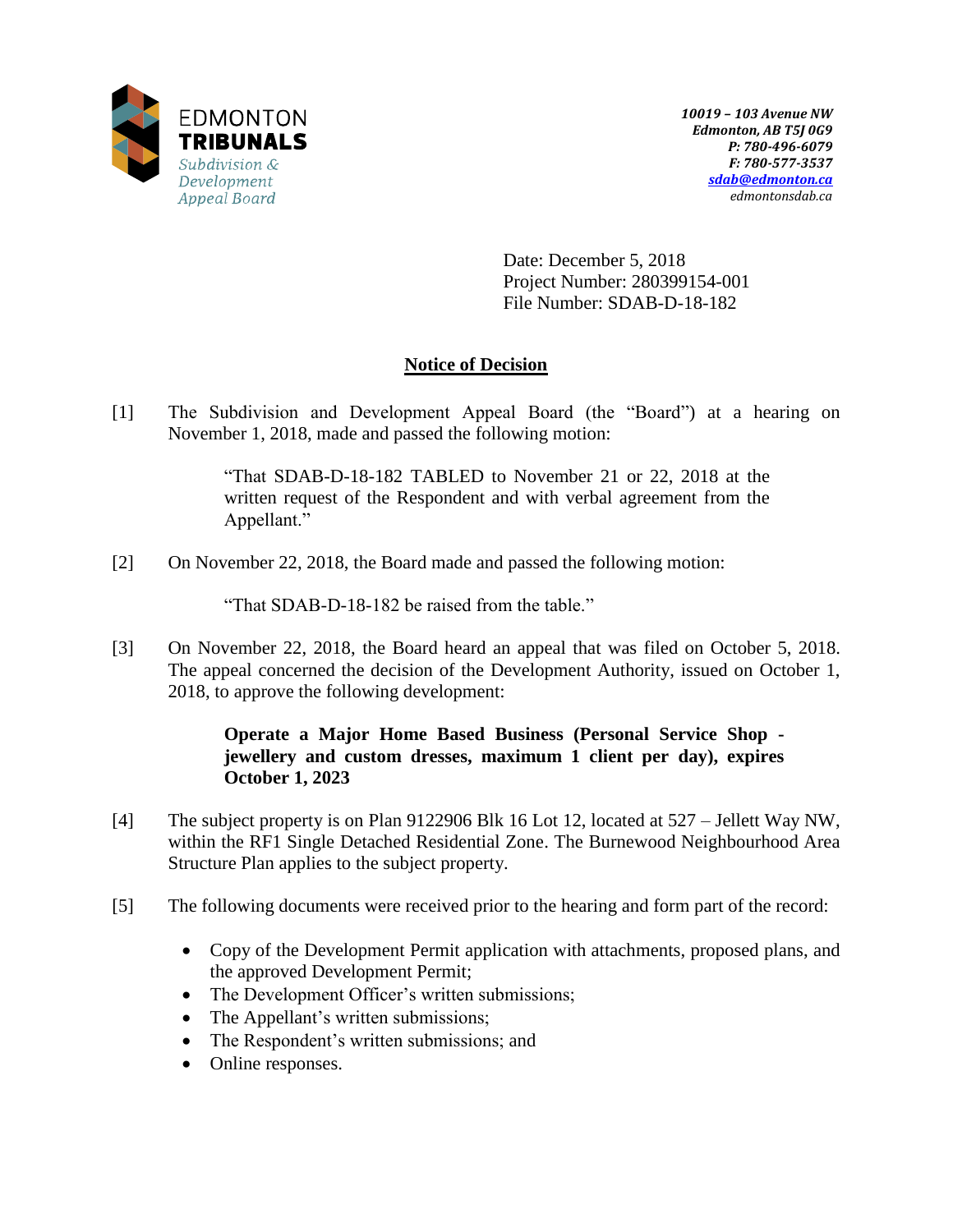#### **Preliminary Matters**

- [6] At the outset of the appeal hearing, the Presiding Officer confirmed with the parties in attendance that there was no opposition to the composition of the panel.
- [7] The Presiding Officer outlined how the hearing would be conducted, including the order of appearance of parties, and no opposition was noted.
- [8] The appeal was filed on time, in accordance with Section 686 of the *Municipal Government Act*, RSA 2000, c M-26 (the "*Municipal Government Act*").

#### **Summary of Hearing**

- *i) Position of the Appellant, Ms. Turigan*
- [9] Ms. Turigan is concerned with parking and noise in the neighbourhood.
- [10] She believed there are 6 people living at the subject Site and there have been noise issues in the past with the subject Site.
- [11] She noted there are other individuals living at the subject Site that are involved with the business.
- [12] Ms. Turigan acknowledged that the Board cannot address noise concerns.
- [13] It was noted that there are discrepancies in the paperwork regarding who owns the property as the names on the one application is different from the permit.
- [14] The Presiding Officer indicated that the Respondent is listed on the application and lives at the premises based on the evidence submitted. The Presiding Officer stated that the applicant only needs to be a resident and not an owner.
- [15] Ms. Turigan stated that she does not believe there are sufficient parking spaces to accommodate the Major Home Based Business.
- [16] The Presiding Officer outlined the parking spaces requirements for the subject Site.
- [17] Ms. Turigan provided the following information in response to questions by the Board:
	- a. She could not confirm if the business is already operating.
	- b. To her knowledge, the Major Home Based Business has not impacted the neighbourhood at this point. Her concerns are more for what may occur in the future based on past dealings.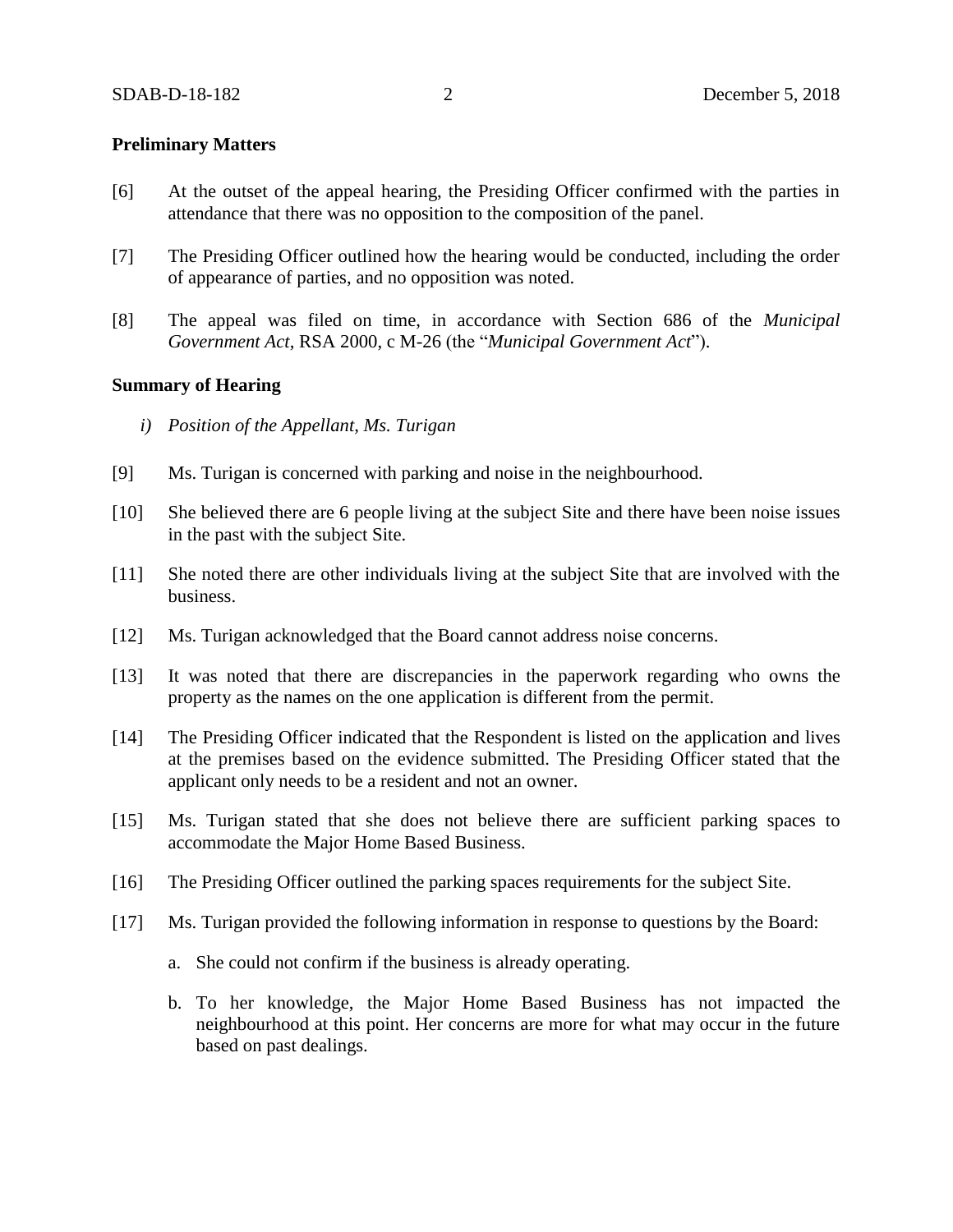- c. She does not have an issue with the business but wanted clarification on what a Major Home Based Business entails.
- d. She noted that there is limited parking on the street with no parking in the roundabout area in the cul-de-sac.
- e. Generally, she believed that the neighbourhood is quiet and the street is not busy.
- *ii) Position of the Development Officer, Mr. Yeung*
- [18] The Development Authority did not appear at the hearing and the Board relied on Mr. Yeung's written submission.
	- *iii) Position of the Respondent, Ms. Dhaliwal*
- [19] Ms. Dhaliwal was not in attendance at the hearing. She made clear from an email that she would not be able to attend and gave her consent for the hearing to proceed in her absence. The Board proceeded with the hearing and considered her written submission when making their decision.

#### **Decision**

[20] The appeal is **DENIED** and the decision of the Development Authority is **CONFIRMED**. The development is **GRANTED** as approved by the Development Authority, subject to the following **CONDITIONS**:

Unless otherwise stated, all above references to "section numbers" refer to the authority under the *Edmonton Zoning Bylaw 12800*.

- 1. The business owner must live at the site. The business use must be secondary to the residential use of the building and shall not change the residential character of the Dwelling or Accessory Building (Section 7.3(7)).
- 2. There shall be no exterior display or advertisement other than an identification plaque or sign a maximum of 20 cm  $(8)$  x 30.5 cm  $(12)$  in size located on the dwelling (Section 75.1).
- 3. The Major Home Based Business shall not generate pedestrian or vehicular traffic, or parking, in excess of that which is characteristic of the Zone in which it is located (Section 75.3).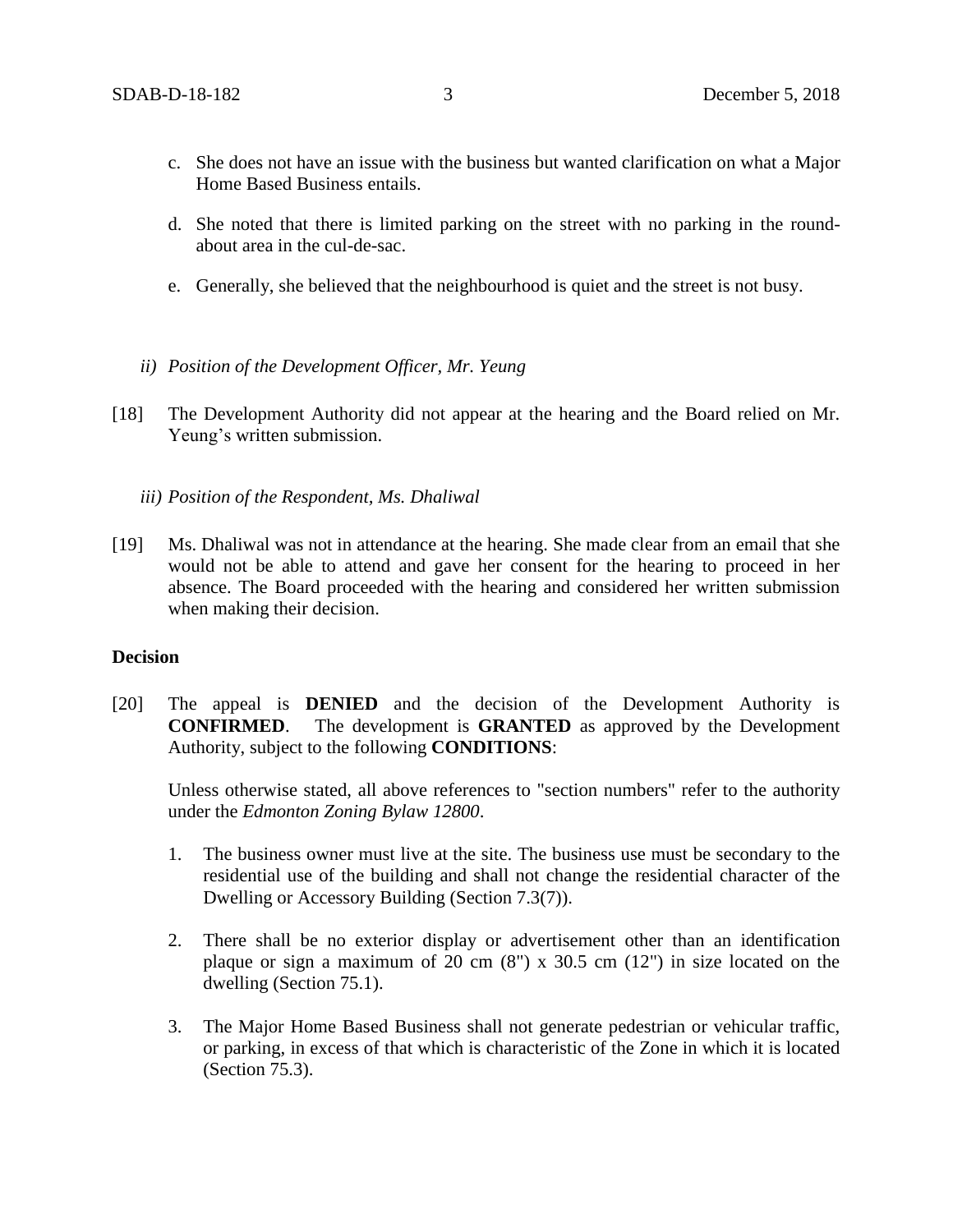- 4. The number of non-resident employees or business partners working on-site shall not exceed one at any one time.
- 5. The site shall not be used as a daily rendezvous for employees or business partners.
- 6. The site shall not be used by employees or business partners as a parking or storage location.
- 7. Maximum business associated visits shall not exceed 1 per day.
- 8. Client visit must be by-appointment only and appointments shall not overlap.
- 9. There shall be no outdoor business activities, or outdoor storage of material or equipment associated with the business (Section 75.5).
- 10. No person shall keep in any part of a Site in any Residential Zone any commercial vehicle, loaded or unloaded, of a maximum gross vehicle weight (G.V.W.) exceeding 4 600 kg. (Reference Section 45.1(a)).
- 11. No offensive noise, odour, vibration, smoke, litter, heat or other objectionable effect shall be produced.
- 12. The business use must maintain the privacy and enjoyment of adjacent residences and the characteristic of the neighbourhood.
- 13. All parking for the Dwelling and Home Based Business must be accommodated on site unless a parking variance has been granted for this Major Home Based Business.
- 14. This Development Permit may be cancelled at any time if the Home Based Business as stated in the Permit Details changes (Section 17.2).
- 15. This approval is for a 5 year period from the date of this decision. This Development Permit expires on **December 5, 2023**. Should the business continue to locate at this location, an extension of Development Permit must be approved prior to **December 5, 2023**.

#### NOTES:

1. An approved Development Permit means that the proposed development has been reviewed only against the provisions of the Edmonton Zoning Bylaw. It does not remove obligations to conform with other legislation, bylaws or land title instruments such as the *Municipal Government Act*, the ERCB Directive 079, the *Edmonton Safety Codes Permit Bylaw* or any caveats, covenants or easements that might be attached to the Site.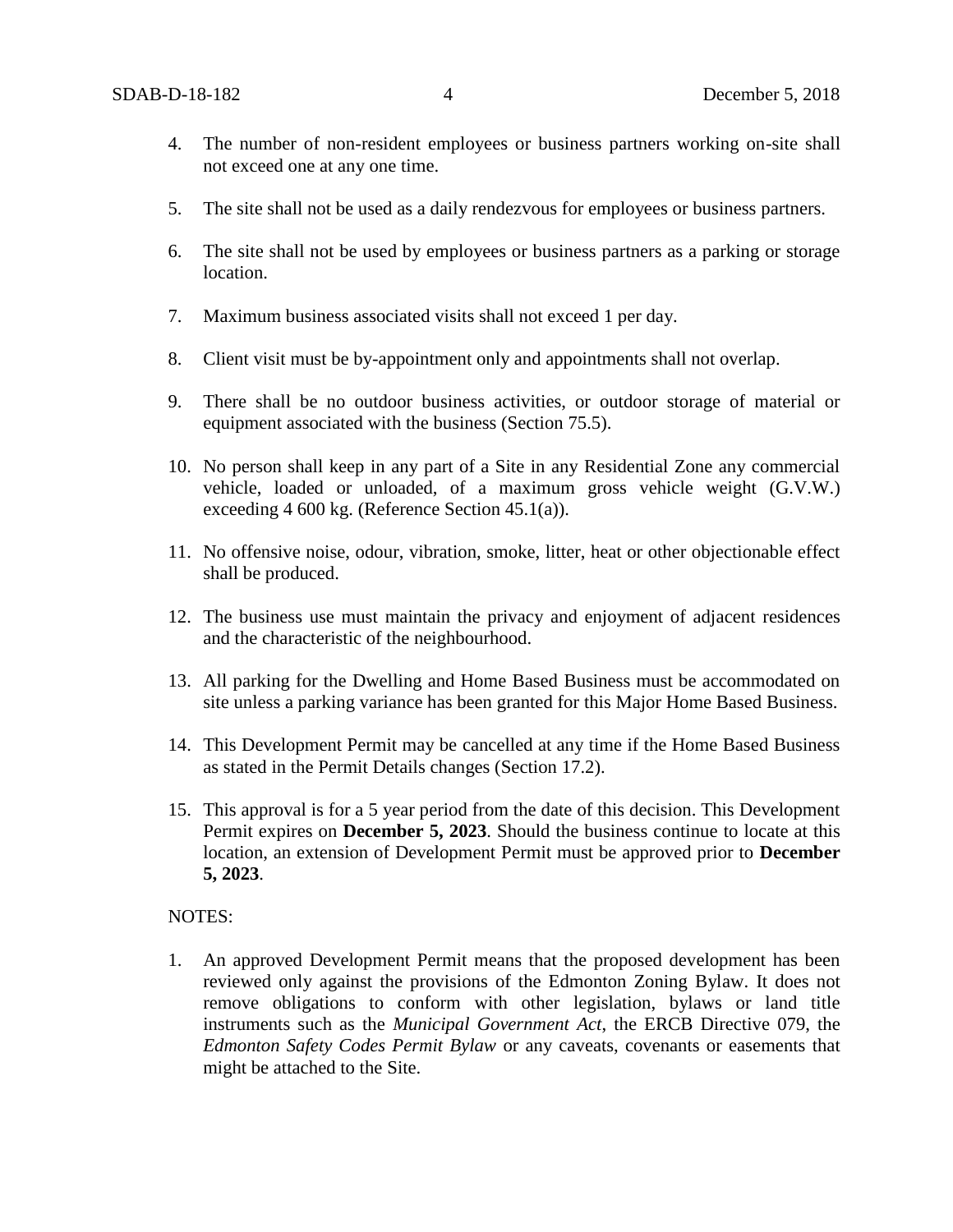2. This Development Permit is not a Business License.

#### **Reasons for Decision**

- [21] The Respondent made application for and received a Development Permit with conditions to operate a Major Home Based Business (Personal Service Shop - jewellery and custom dresses, maximum 1 client per day), which is a Discretionary Use in the RF1 Single Detached Residential Zone.
- [22] A neighbouring property owner appealed the approval of the Development Permit, who believed the proposed business will increase the traffic and parking in the cul-de-sac and noise impacts.
- [23] Major and Minor Home Based Businesses are allowed in residential areas as long as they will not change the character of the residence or adversely affect the neighbourhood. As such, the Board does not agree with the Appellant that this type of business would negatively impact the neighbourhood based on the evidence provided regarding the type of business in question. The Board finds that this particular home based business is compatible in this residential area.
- [24] The Board acknowledges that the Appellant indicated that she is not opposed to a business per se but rather the noise and parking associated with the subject Site.
- [25] Section 75.3 of the *Edmonton Zoning Bylaw* states that "the Major Home Based Business shall not generate pedestrian or vehicular traffic, or parking, in excess of that which is characteristic of the Zone in which it is located."
- [26] The Board notes that Jellet Way is a cul-de-sac which is not a busy road. However, the Board finds that an additional vehicle associated with the business will not have any impact on traffic in this area.
- [27] Section 54.2 Schedule 1(A)(8) stipulates that a Major Home Based Business requires 1 parking space in addition to parking required for the principal Dwelling. The Board notes that the Site does meet the necessary requirement of one additional parking space.
- [28] This permit is for a Major Home Based Business that can be operated every day even though the Board found that the Respondent, based on the evidence submitted, will usually have one client visit per week and the majority of the business is online based.
- [29] The Board notes that the Development Permit has been approved for a period of five years. This will allow sufficient time for neighbouring property owners to assess the impact of the proposed development and report any violations of the conditions to Bylaw Enforcement. This will result in appropriate actions, which could include the cancellation of the approved Development Permit.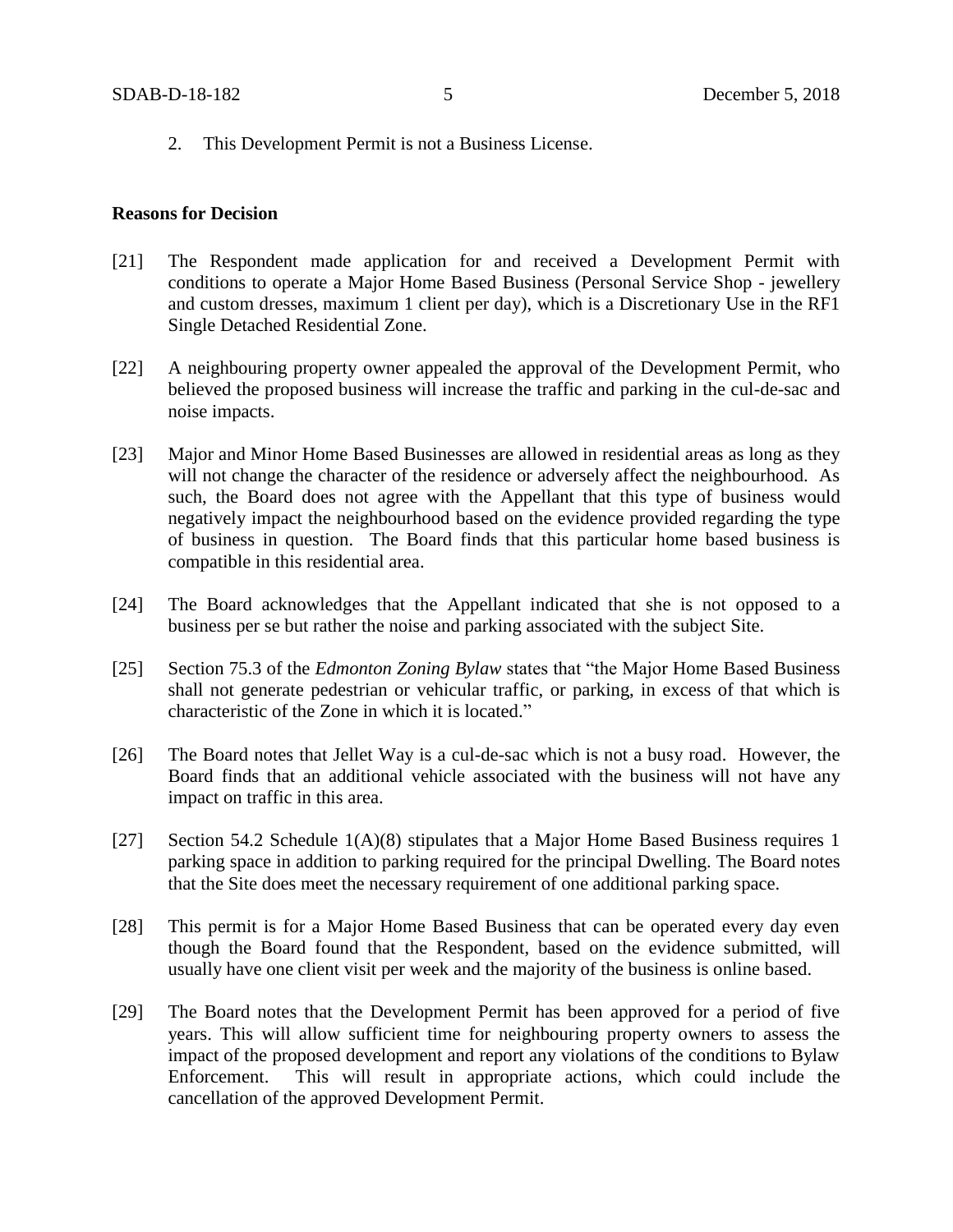[30] The Board is satisfied that compliance with all of the conditions in the Development Permit as proposed, and noted above, will ensure that the proposed development is reasonably compatible with surrounding uses and will not unduly interfere with the amenities of the neighbourhood nor will it materially interfere with or affect the use, enjoyment or value of neighbouring parcels of land.

**2056** 

Mr. B. Gibson, Presiding Officer Subdivision and Development Appeal Board

Board Members in Attendance: Ms. G. Harris; Mr. J. Jones; Mr. A. Bolstad; Mr. C. Buyze

CC:

City of Edmonton, Development & Zoning Services, Attn: Mr. Yeung / Mr. Wen